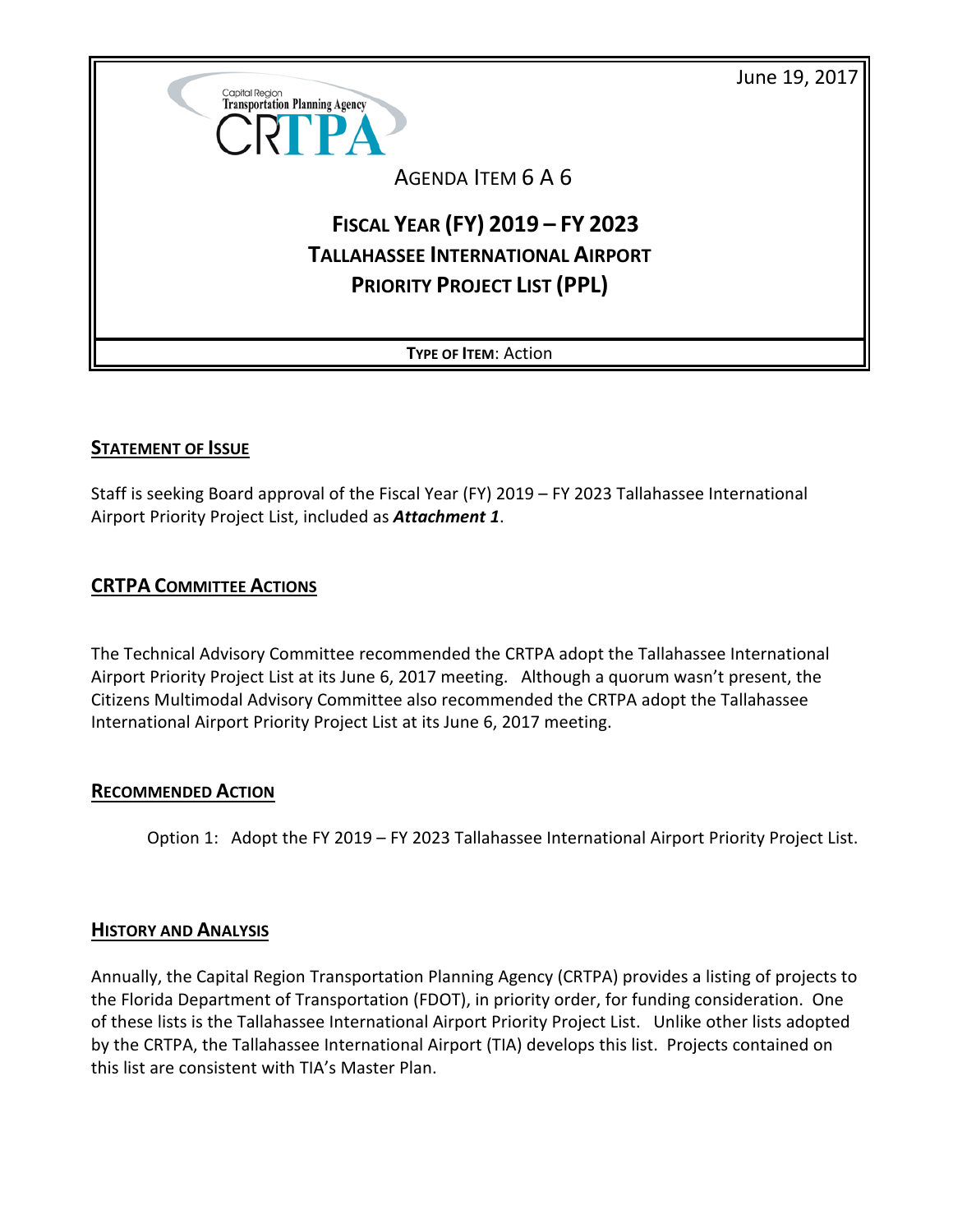The TIA PPL provides guidance to the FDOT as the agency proceeds with development of the Annual FDOT Work Program. Ultimately, the projects included within the FDOT Work Program are included in the CRTPA's Transportation Improvement Program (TIP).

An update of the TIA Master Plan is currently in progress and is scheduled to be completed in 2017. The TIA Master Plan serves as the City of Tallahassee's strategy for the development of the Tallahassee International Airport

### **PUBLIC INPUT**

Public meetings to present the CRTPA's Draft FY 2019 - FY 2023 Priority Project Lists (in conjunction with agency's Draft Transportation Improvement Program) were held on May 22 – 24, 2017 throughout the CRTPA Region (in Monticello, Crawfordville, Quincy and Tallahassee). Information regarding the meeting was published in the region's newspapers, placed on the CRTPA's website (www.crtpa.org) and an e-mail message regarding the meeting was sent to the agency's transportation partners and interested citizens.

## **NEXT STEPS**

Subsequent to adoption of the CRTPA FY 2019 - FY 2023 PPLs, the lists will be provided to the FDOT for use as the agency proceeds with development of the Draft FY 2019 - FY 2023 Annual State Work Program.

Following development of the Draft State Work Program, CRTPA staff will initiate development of the CRTPA FY 2019 - FY 2023 Transportation Improvement Program (TIP) incorporating those transportation projects in the CRTPA region that have received state and federal funding.

#### **OPTIONS**

Option 1: Adopt the FY 2019 – FY 2023 Tallahassee International Airport Priority Project List. (Recommended)

Option 2: Provide other direction.

#### **ATTACHMENT**

Attachment 1: FY 2019 – FY 2023 Tallahassee International Airport Priority Project List